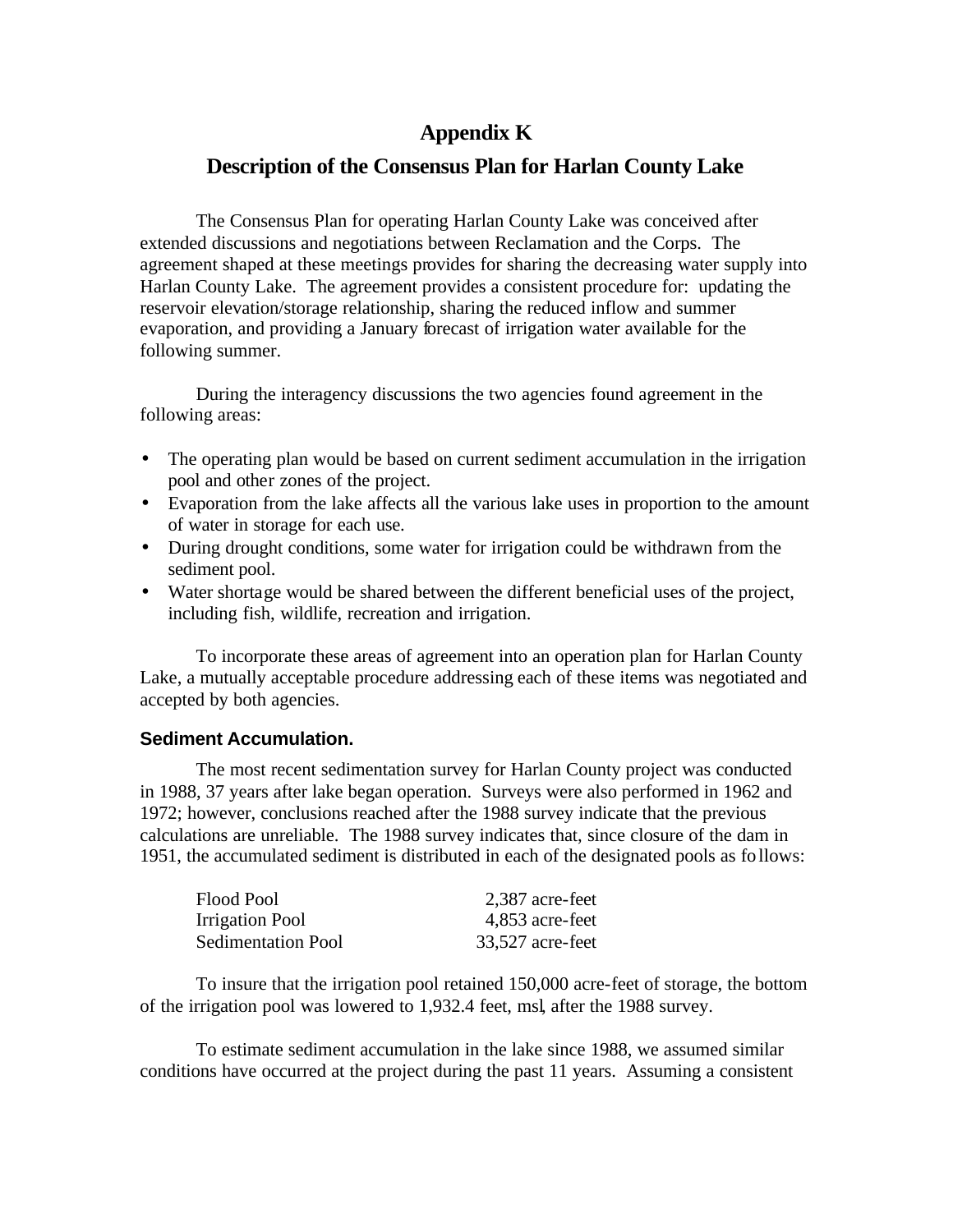rate of deposition since 1988, the irrigation pool has trapped an additional 1,430 acrefeet.

A similar calculation of the flood control pool indicates that the flood control pool has captured an additional 704 acre-feet for a total of 3,090 acre-feet since construction.

The lake elevations separating the different pools must be adjusted to maintain a 150,000-acre-foot irrigation pool and a 500,000-acre-foot flood control pool. Adjusting these elevations results in the following new elevations for the respective pools (using the 1988 capacity tables).

| Top of Irrigation Pool | 1,945.70 feet, msl |
|------------------------|--------------------|
| Top of Sediment Pool   | 1,931.75 feet, msl |

Due to the variability of sediment deposition, we have determined that the elevation capacity relationship should be updated to reflect current conditions. We will complete a new sedimentation survey of Harlan County Lake this summer, and new area capacity tables should be available by early next year. The new tables may alter the pool elevations achieved in the Consensus Plan for Harlan County Lake.

### **Summer Evaporation.**

Evaporation from a lake is affected by many factors including vapor pressure, wind, solar radiation, and salinity of the water. Total water loss from the lake through evaporation is also affected by the size of the lake. When the lake is lower, the surface area is smaller and less water loss occurs. Evaporation at Harlan County Lake has been estimated since the lake's construction using a Weather Service Class A pan which is 4 feet in diameter and 10 inches deep. We and Reclamation have jointly reviewed this information and assumed future conditions to determine an equitable method of distributing the evaporation loss from the project between irrigation and the other purposes.

During those years when the irrigation purpose expected a summer water yield of 119,000 acre-feet or more, it was determined that an adequate water supply existed and no sharing of evaporation was necessary. Therefore, evaporation evaluation focused on the lower pool elevations when water was scarce. Times of water shortage would also generally be times of higher evaporation rates from the lake.

Reclamation and we agreed that evaporation from the lake during the summer (June through September) would be distributed between the irrigation and sediment pools based on their relative percentage of the total storage at the time of evaporation. If the sediment pool held 75 percent of the total storage, it would be charged 75 percent of the evaporation. If the sediment pool held 50 percent of the total storage, it would be charged 50 percent of the evaporation. At the bottom of the irrigation pool (1,931.75 feet, msl) all of the evaporation would be charged to the sediment pool.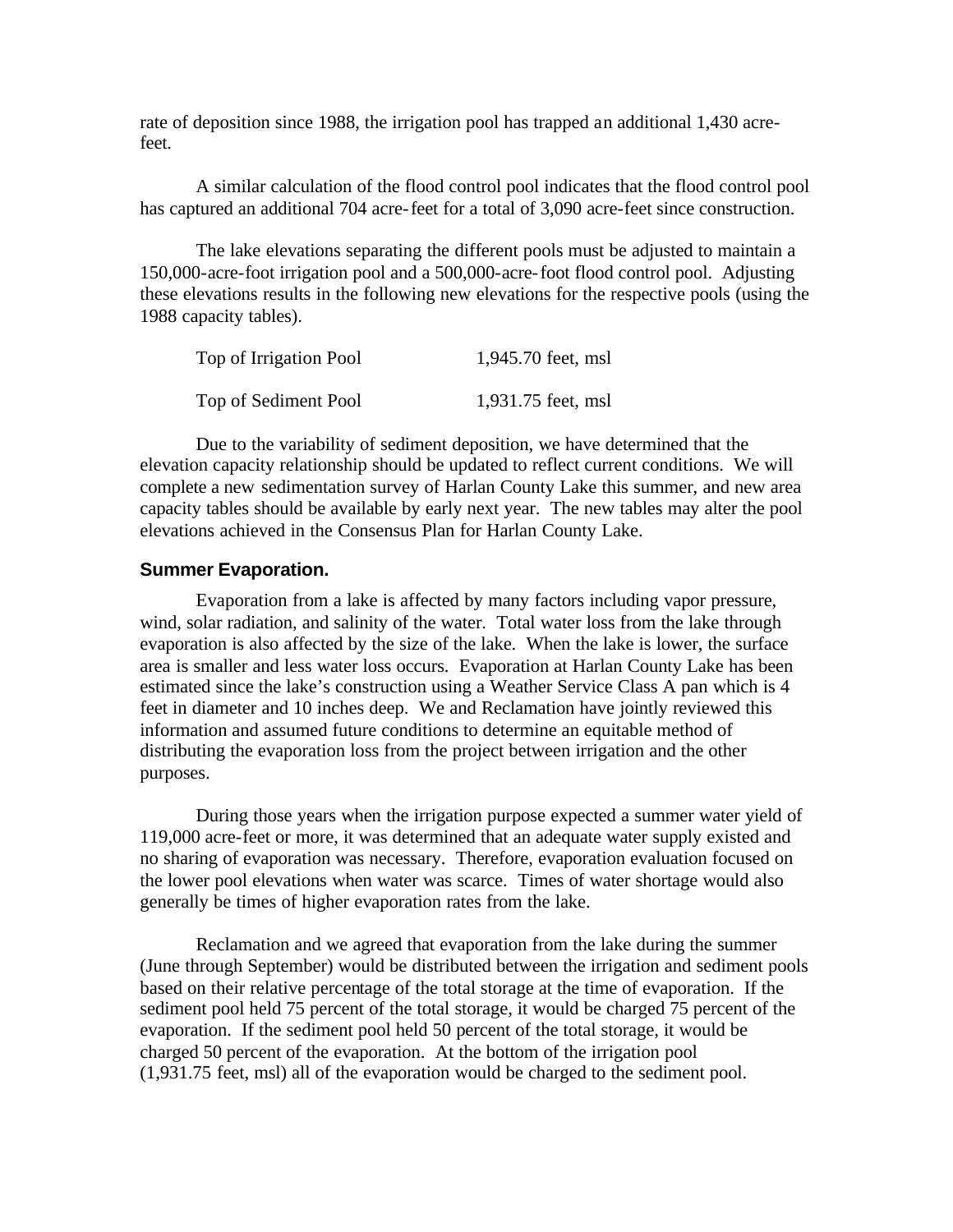Due to downstream water rights for summer inflow, neither the irrigation nor the sediment pool is credited with summer inflow to the lake. The summer inflows would be assumed passed through the lake to satisfy the water right holders. Therefore, Reclamation and we did not distribute the summer inflow between the project purposes.

As a result of numerous lake operation model computer runs by Reclamation, it became apparent that total evaporation from the project during the summer averaged about 25,000 acre-feet during times of lower lake elevations. These same models showed that about 20 percent of the evaporation should be charged to the irrigation pool, based on percentage in storage during the summer months. About 20 percent of the total lake storage is in the irrigation pool when the lake is at elevation 1,935.0 feet, msl. As a result of the joint study, Reclamation and we agreed that the irrigation pool would be credited with 20,000 acre-feet of water during times of drought to share the summer evaporation loss.

Reclamation and we further agreed that the sediment pool would be assumed full each year. In essence, if the actual pool elevation were below 1,931.75 feet, msl, in January, the irrigation pool would contain a negative storage for the purpose of calculating available water for irrigation, regardless of the prior year's summer evaporation from sediment storage.

#### **Irrigation withdrawal from sediment storage.**

During drought conditions, occasional withdrawal of water from the sediment pool for irrigation is necessary. Such action is contemplated in the Field Working Agreement and the Harlan County Lake Regulation Manual: "Until such time as sediment fully occupies the allocated reserve capacity, it will be used for irrigation and various conservation purposes, including public health, recreation, and fish and wildlife preservation."

To implement this concept into an operation plan for Harlan County Lake, Reclamation and we agreed to estimate the net spring inflow to Harlan County Lake. The estimated inflow would be used by the Reclamation to provide a firm projection of water available for irrigation during the next season.

Since the construction of Harlan County Lake, inflows to the lake have been depleted by upstream irrigation wells and farming practices. Reclamation has recently completed an in-depth study of these depleted flows as a part of the ir contract renewal process. The study concluded that if the current conditions had existed in the basin since 1931, the average spring inflow to the project would have been 57,600 acre-feet of water. The study further concluded that the evaporation would have been 8,800 acre-feet of water during the same period. Reclamation and we agreed to use these values to calculate the net inflow to the project under the current conditions.

In addition, both agencies also recognized that the inflow to the project could continue to decrease with further upstream well development and water conservation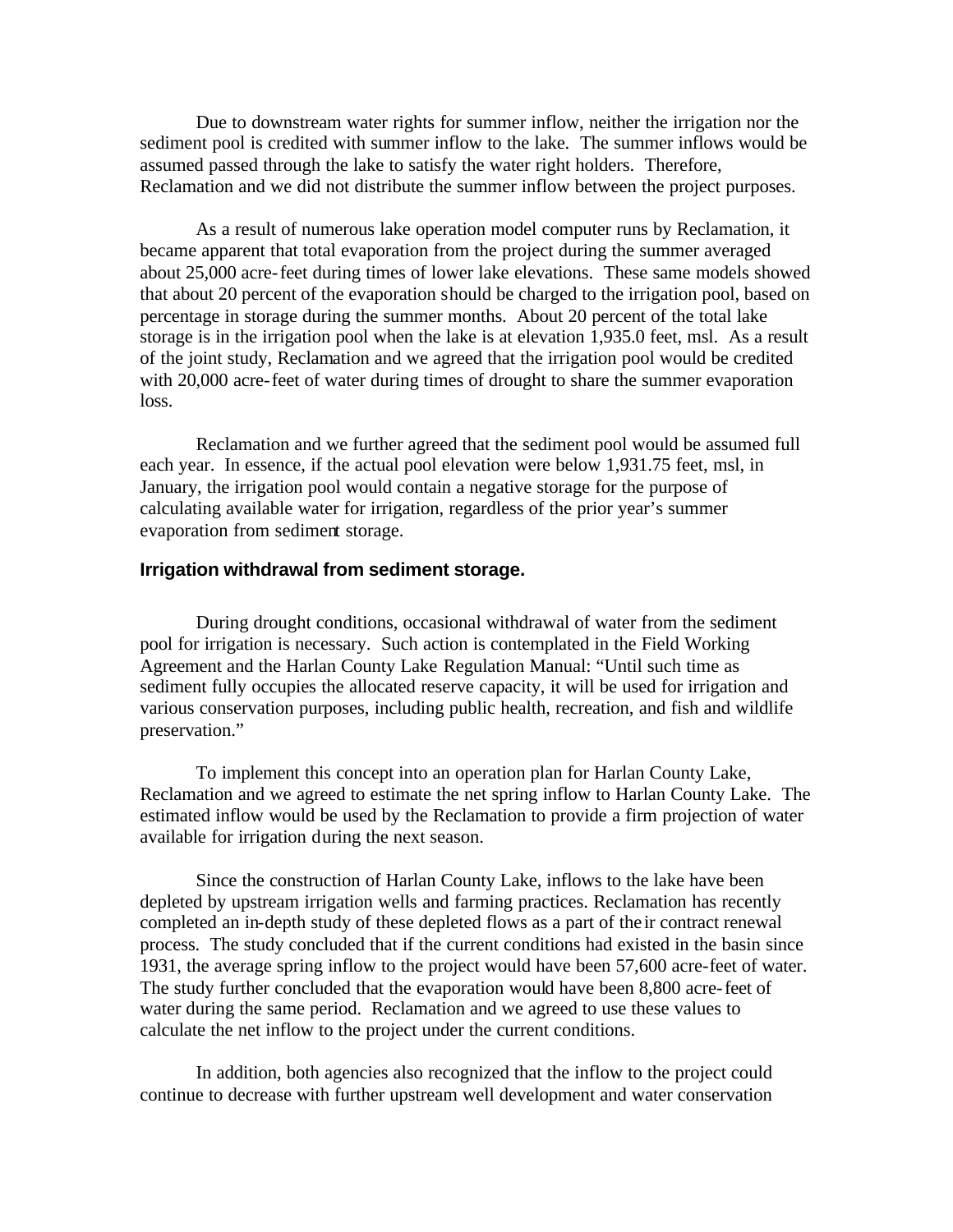farming. Due to these concerns, Reclamation and we determined that the previous 5-year inflow values would be averaged each year and compared to 57,600 acre-feet. The inflow estimate for Harlan County Lake would be the smaller of these two values.

The estimated inflow amount would be used in January of each year to forecast the amount of water stored in the lake at the beginning of the irrigation season. Based on this forecast, the irrigation districts would be provided a firm estimate of the amount of water available for the next season. The actual storage in the lake on May 31 would be reviewed each year. When the actual water in storage is less than the January forecast, Reclamation may draw water from sediment storage to make up the difference.

### **Water Shortage Sharing.**

A final component of the agreement involves a procedure for sharing the water available during times of shortage. Under the shared shortage procedure, the irrigation purpose of the project would remove less water then otherwise allowed and alleviate some of the adverse effects to the other purposes. The procedure would also extend the water supply during times of drought by "banking" some water for the next irrigation season. The following graph illustrates the shared shortage releases.



## **Calculation of Irrigation Water Available**

Each January, the Reclamation would provide the Bostwick irrigation districts a firm estimate of the quantity of water available for the following season. The firm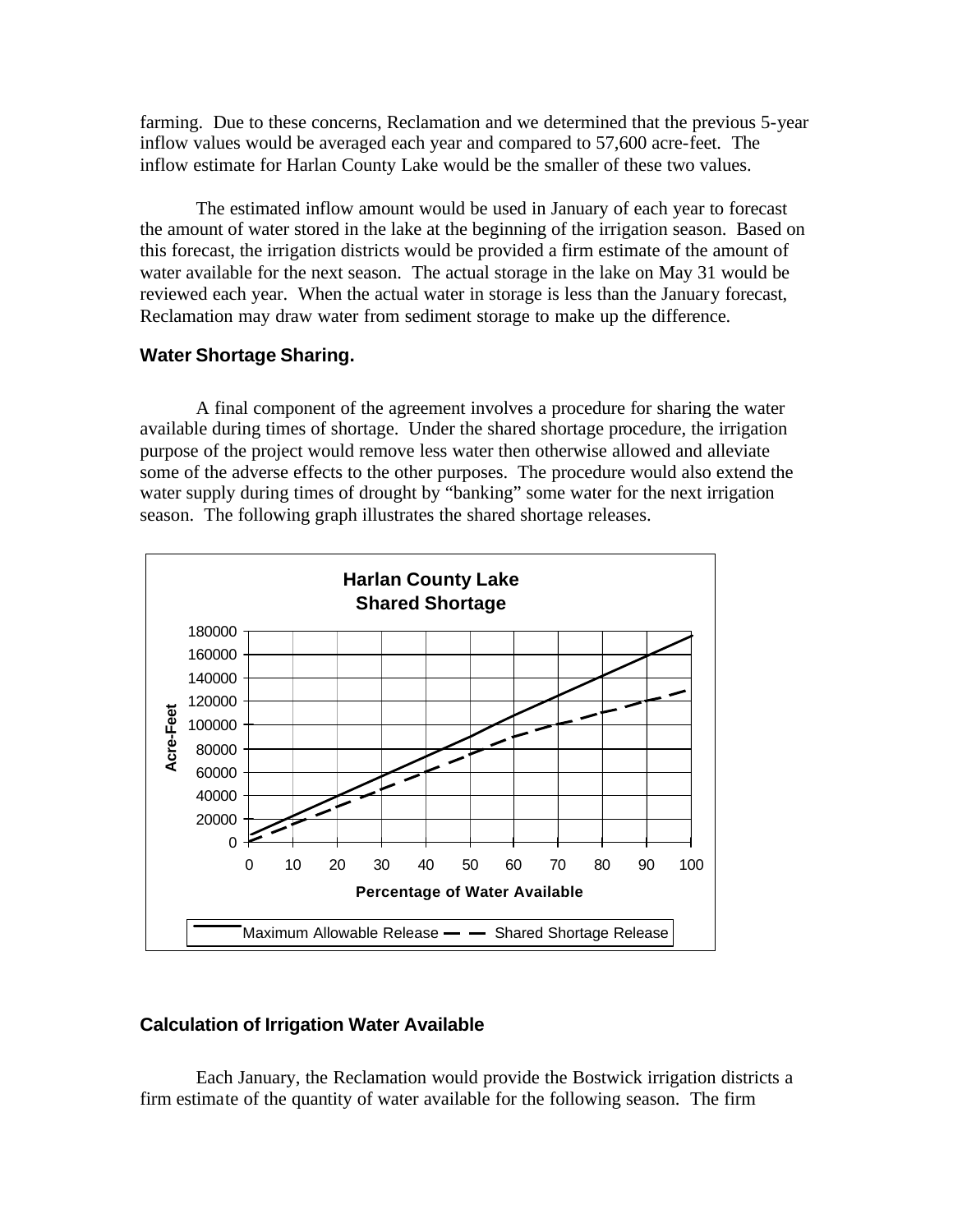estimate of water available for irrigation would be calculated by using the following equation and shared shortage adjustment:

> Storage + Summer Sediment Pool Evaporation + Inflow – Spring Evaporation=Maximum Irrigation Water Available

The variables in the equation are defined as:

- Maximum Irrigation Water Available. Maximum irrigation supply from Harlan County Lake for that irrigation season.
- Storage. Actual storage in the irrigation pool at the end of December. The sediment pool is assumed full. If the pool elevation is below the top of the sediment pool, a negative irrigation storage value would be used.
- Inflow. The inflow would be the smaller of the past 5-year average inflow to the project from January through May, or 57,600 acre-feet.
- Spring Evaporation. Evaporation from the project would be 8,800 acre-feet which is the average January through May evaporation.
- Summer Sediment Pool Evaporation. Summer evaporation from the sediment pool during June through September would be 20,000 acre-feet. This is an estimate based on lower pool elevations, which characterize the times when it would be critical to the computations.

## **Shared Shortage Adjustment**

To ensure that an equitable distribution of the available water occurs during shortterm drought conditions, and provide for a "banking" procedure to increase the water stored for subsequent years, a shared shortage plan would be implemented. The maximum water available for irrigation according to the above equation would be reduced according to the following table. Linear interpolation of values will occur between table values.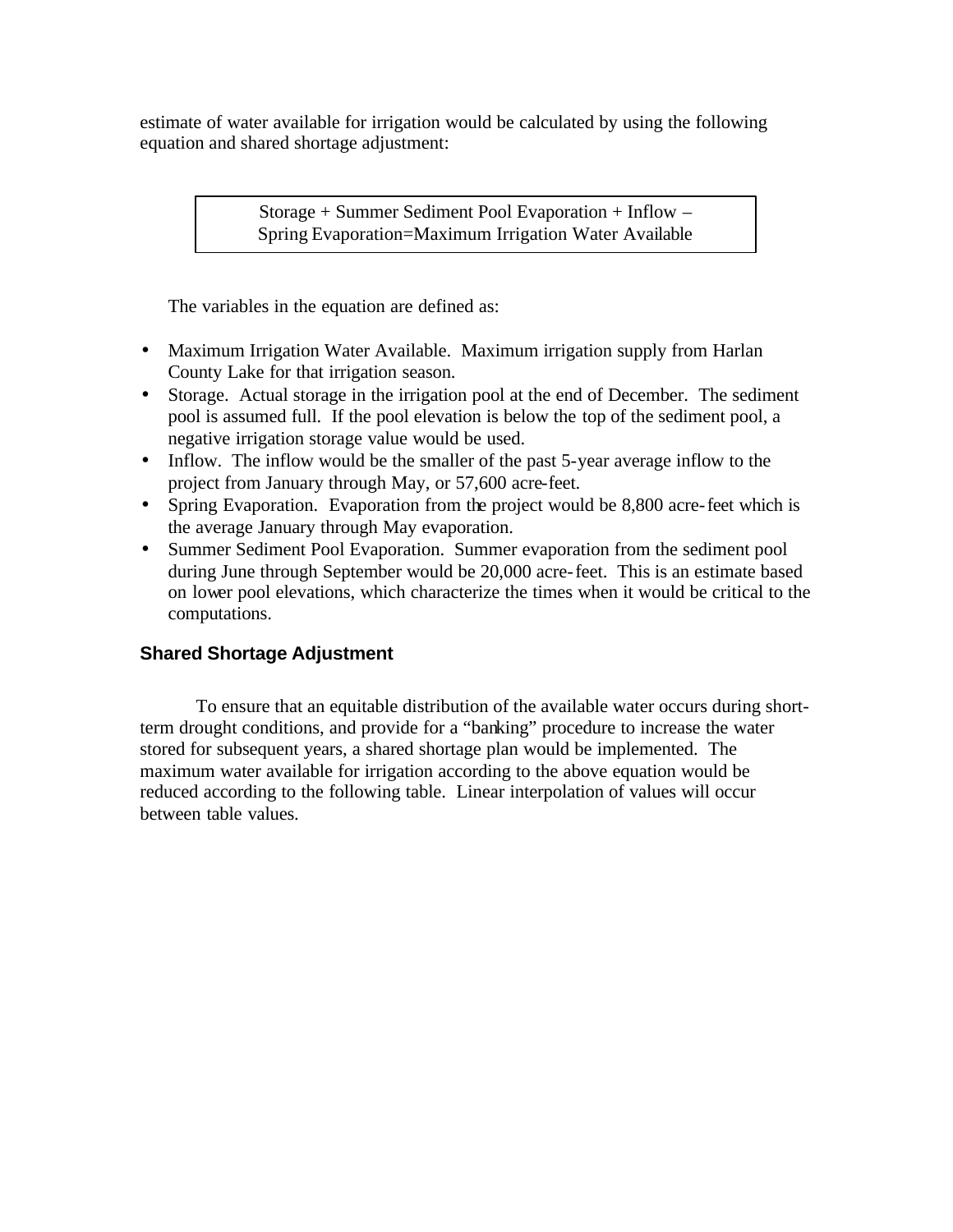| <b>Shared Shortage Adjustment Table</b> |                                  |  |
|-----------------------------------------|----------------------------------|--|
| <b>Irrigation Water Available</b>       | <b>Irrigation Water Released</b> |  |
| (Acre-Feet)                             | (Acre-Feet)                      |  |
| 0                                       | $\boldsymbol{0}$                 |  |
| 17,000                                  | 15,000                           |  |
| 34,000                                  | 30,000                           |  |
| 51,000                                  | 45,000                           |  |
| 68,000                                  | 60,000                           |  |
| 85,000                                  | 75,000                           |  |
| 102,000                                 | 90,000                           |  |
| 119,000                                 | 100,000                          |  |
| 136,000                                 | 110,000                          |  |
| 153,000                                 | 120,000                          |  |
| 170,000                                 | 130,000                          |  |
|                                         |                                  |  |

## **Annual Shutoff Elevation for Harlan County Lake**

The annual shutoff elevation for Harlan County Lake would be estimated each January and finally established each June.

The annual shutoff elevation for irrigation releases will be estimated by Reclamation each January in the following manner:

- 1. Estimate the May 31 Irrigation Water Storage (IWS) (Maximum 150,000 acre-feet) by taking the December 31 irrigation pool storage plus the January-May inflow estimate (57,600 acre-feet or the average inflow for the last 5-year period, whichever is less) minus the January-May evaporation estimate (8,800 acre-feet).
- 2. Calculate the estimated Irrigation Water Available, including all summer evaporation, by adding the Estimated Irrigation Water Storage (from item 1) to the estimated sediment pool summer evaporation (20,000 AF).
- 3. Use the above Shared Shortage Adjustment Table to determine the acceptable Irrigation Water Release from the Irrigation Water Available.
- 4. Subtract the Irrigation Water Release (from item 3) from the Estimated IWS (from item 1). The elevation of the lake corresponding to the resulting irrigation storage is the Estimated Shutoff Elevation. The shutoff elevation will not be below the bottom of the irrigation pool if over 119,000 AF of water is supplied to the districts, nor below 1,927.0 feet, msl. If the shutoff elevation is below the irrigation pool, the maximum irrigation release is 119,000 AF.